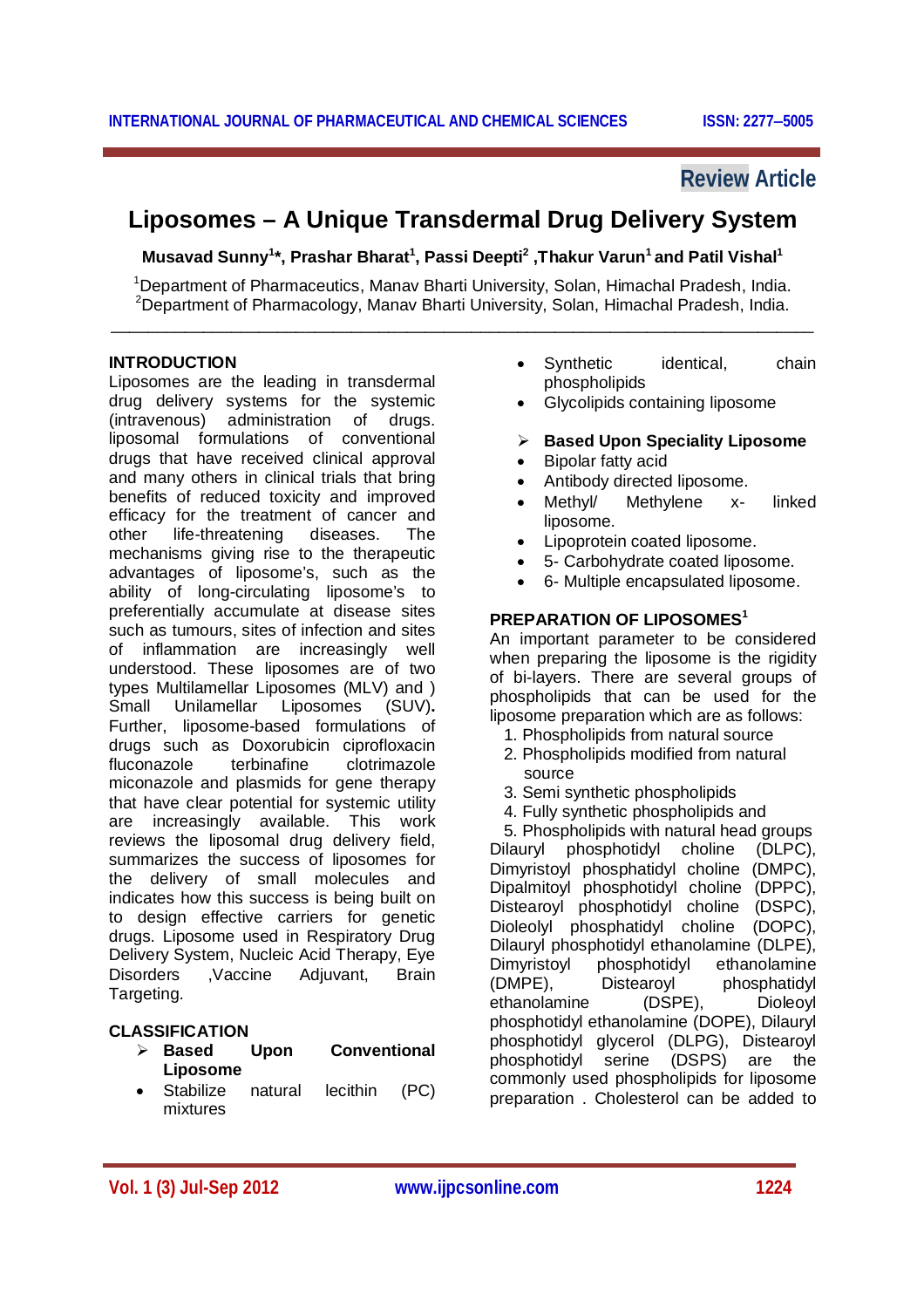the bilayers mixture for the following purposes:

- 1. Act as a fluidity buffer
- 2. Act as intercalator with phospholipids molecules Alters the freedom of formation of carbon molecule in the acyl chain
- 3. Restrict the transformation of Trans to gauche conformation<sup>1</sup>

Earlier prepared liposome from egg lecithin by modified ether injection technique using stearylamine added dicetylphosphate as the charge inducing agent. The charged liposomes were larger in the size and showed better drug entrapment efficiency and were found more entrapped in the organs of the reticuloendothelial system than neutral liposome. It was also shown that cholesterol decreased the permeability coefficients of negative, neutral as well as positively charged membranes to Na+, K+, Cl- and glucose. Cholesterol also stabilized the membranes against temperature changes, leading to lower permeability at elevated temperatures<sup>2</sup> . Cholesterol is essential for lowering membrane permeability, and imparting better stability. Cholesterol also modulates membraneprotein interactions. The polymorphic phase behavior of lipids is modulated by a variety of factors including hydration, temperature and divalent cations, degree of unsaturation of the acyl chains and the presence of other lipids such as sterols $^{3, 4}$ . tried active trapping of amphipathic weak bases inside<br>liposomes by using pH induced liposomes by using pH induced transmembrane potential establishment<sup>5</sup>. Doxorubicin was used as a model drug. Triton X-100 has been observed to affect the physical properties of liposomes<sup>6</sup>. Solubilizing effect of Triton X-100 on the membranes composed of different phospholipids and cholesterol has been<br>evaluated<sup>7</sup>. The measured changes  $e$ valuated $7$ measured changes indicated a drastic structure transformation into entities of fairly high dipolar moment leading to solubilization of phospholipids membranes. The three different strategies for the preparation of liposomes are as follows:

#### **Multilamellar Liposomes (MLV) (i) Lipid Hydration Method**

(a) This is the most widely used method for the preparation of MLV. The method involves drying a solution of lipids so that a thin film is formed at the bottom of round bottom flask and then hydrating the film by adding aqueous buffer and vortexing the dispersion for some time. The hydration step is done at a temperature above the gelliquid crystalline transition temperature Tc of the lipid or above the Tc of the highest melting component in the lipid mixture. The compounds to be encapsulated are added either to aqueous buffer or to organic solvent containing lipids depending upon their solubilities. MLV are simple to prepare by this method and a variety of substances can be encapsulated in these liposomes. The drawbacks of the method are low internal volume, low encapsulation efficiency and the size distribution is heterogeneous<sup>8</sup>.

(b) MLVs with high encapsulation efficiency can be prepared by hydrating the lipids in the presence of an immiscible organic solvent (petroleum ether, diethyl ether). The contents are emulsified by vigorous vortexing or sonication. The organic solvent is removed by passing a stream of nitrogen gas over the mixture. MLVs are formed immediately in the aqueous phase after the removal of organic solvent<sup>9</sup>. The main drawback of this method is the exposure of the materials to be encapsulated to organic solvent and to sonication.

# **(ii) Solvent Spherule Method**

A method for the preparation of MLVs of homogeneous size distribution was proposed by Kim<sup>10</sup>. The process involved dispersing in aqueous solution the small spherules of volatile hydrophobic solvent in which lipids had been dissolved. MLVs were formed when controlled evaporation of organic solvent occurred in a water bath.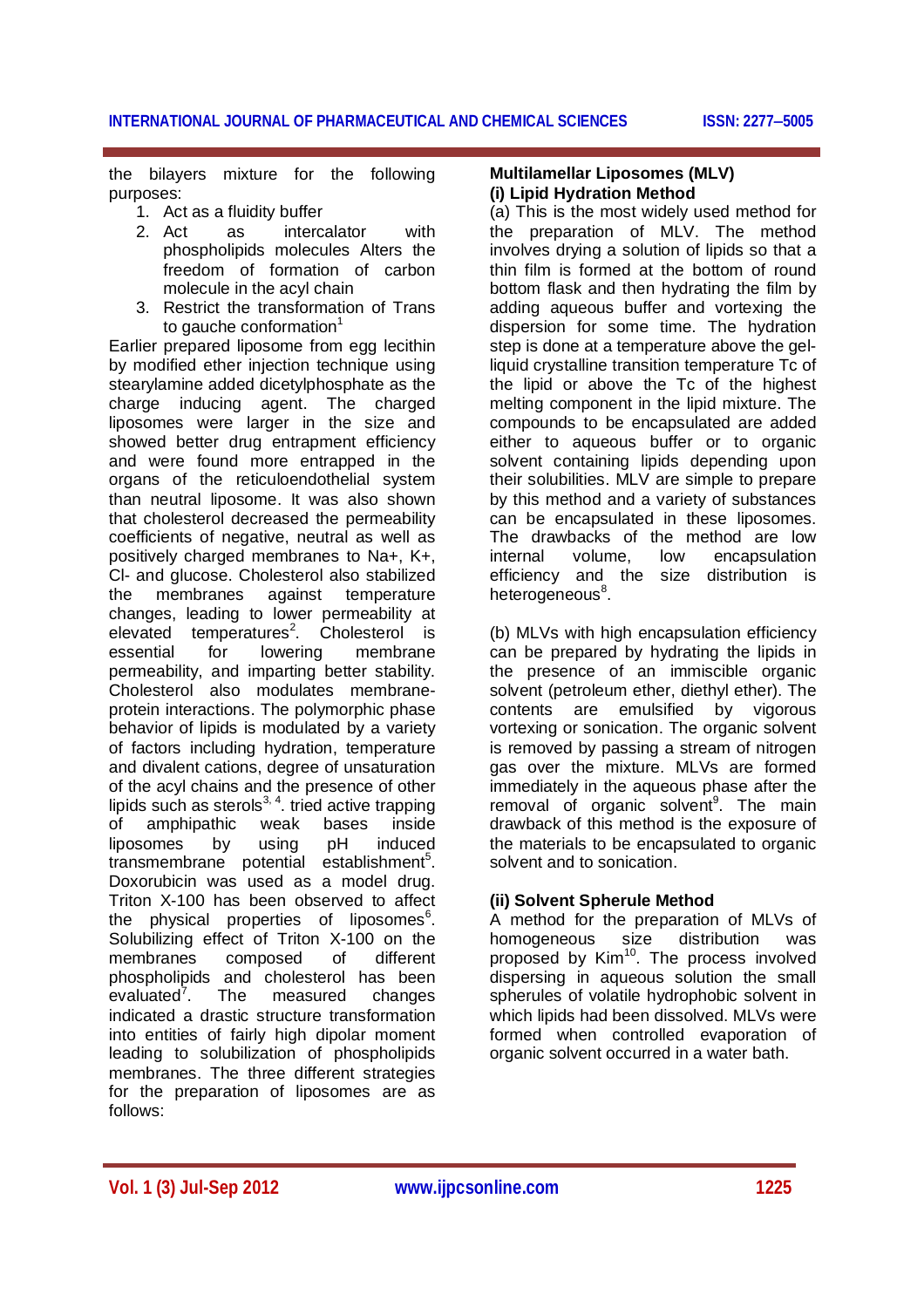#### **B) Small Unilamellar Liposomes (SUV) (i) Sanitation Method**

Here MLVs are sonicated either with a bath type sonicator or a probe sonicator under an inert atmosphere. The main drawbacks of this method are very low internal volume/encapsulation efficiency, possibly degradation of phospholipids and compounds to be encapsulated, exclusion of large molecules, metal contamination from probe tip and presence of MLV along with SUV<sup>11</sup>. Recently, prepared a polymer coated liposomes by this method $12$ .

### **(ii) French Pressure Cell Method**

The method involves the extrusion of MLV at 20,000 psi at 4°C through a small orifice. The method has several advantages over sonication method. The method is simple rapid, reproducible and involves gentle handling of unstable materials $13.$  The resulting liposomes are somewhat larger than sonicated SUVs. The drawbacks of the method are that the temperature is difficult to achieve and the working volumes are relatively small (about 50 mL maximum).

#### **(iii) A new method for the preparation of SUV<sup>14</sup> .**

They deposited egg phosphatidylcholinc mixed with 1.5 %w/v of cetyl tetramethylammonium bromide (a detergent) in CHCI3/CH3OH on various supports for example silica gel powder, zeolite X, zeolite ZSM5. After the removal of organic phase, the system was resuspended by shaking or stirring in distilled water or 5 mM NaCl. There was some loss of phospholipid (about 10-20%) due to adsorption on the supports. The loss was 70% and 95% in the case of silica gel and zeolite ZSMS respectively. An homogenous population of vesicle with average diameter of 21.5 nm was obtained when zeolite X (particle size of 0.4 mm) was used as a support.

# **C) Large Unilamellar Liposomes (LUV)**

They have high internal volume/encapsulation efficiency and are now a days being used for the

encapsulation of drugs and macromolecules.

#### **(i) Solvent Injection Methods (a) Ether Infusion Method**

A solution of lipids dissolved in diethyl ether or ether/methanol mixture is slowly injected to an aqueous solution of the material to be encapsulated at 55-65°C or under reduced pressure. The subsequent removal of ether under vacuum leads to the formation of liposomes. The main drawbacks of the method are that the population is heterogeneous (70-190 nm) and the exposure of compounds to be encapsulated to organic solvents or high temperature<sup>15</sup>

### **(b) Ethanol Injection Method**

A lipid solution of ethanol is rapidly injected to a vast excess of buffer. The MLVs are immediately formed. The drawbacks of the method are that the population is heterogeneous (30-110 nm), liposomes are very dilute, it is difficult to remove all ethanol because it forms azeotrope with water and the possibility of various biologically active macromolecules to inactivation in the presence of even low amounts of ethanol<sup>16</sup>. 70 Liposomes preparation methods

### **(ii) Detergent Removal Methods**

The detergents at their critical micelles concentrations have been used to solubilize lipids. As the detergent is removed the micelles become progressively richer in phospholipid and finally combine to form LUVs. The detergents were removed by dialysis<sup>17</sup>. The advantages of detergent dialysis method are excellent reproducibility and production of liposome populations which are homogenous in size. The main drawback of the method is the retention of traces of detergent(s) within the liposomes. A commercial device called LIPOPREP<sup>18</sup> which is a version of dialysis system is available for the removal of detergents. Other techniques have been used for the removal of detergents: (a) by using Gel Chromatography involving a column of Sephadex G-25, (b) by adsorption or binding of Triton X-100 (a detergent) to Bio-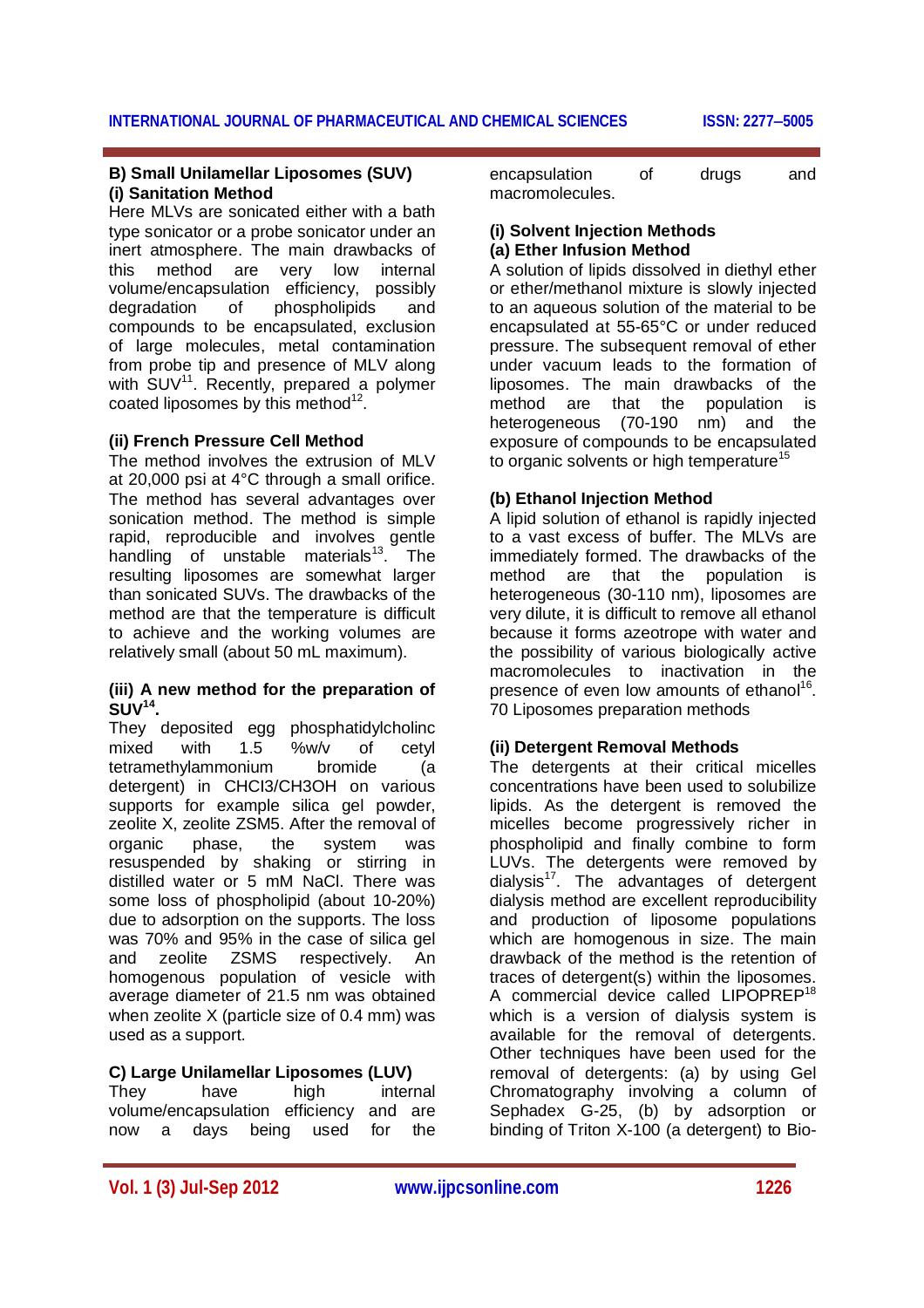Beads  $SM-2^{19}$ . (c) by binding of octyl glucoside (a detergent) to Amberlite XAD-2 beads $^{20}$ .

#### **(iii) Reserves Phase Evaporation Method**

First water in oil emulsion is formed by brief sonication of a two phase system containing phospholipids in organic solvent (diethylether or isopropylether or mixture of isopropyl ether and chloroform) and aqueous buffer. The organic solvents are removed under reduced pressure, resulting in the formation of a viscous gel. The liposomes are formed when residual solvent is removed by continued rotary evaporation under reduced pressure. With this method high encapsulation efficiency up to 65% can be obtained in a medium of low ionic strength for example 0.01 M NaCl. The method has been used to encapsulate small, large and macromolecules. The main disadvantage of the method is the exposure of the materials to be encapsulated to organic solvents and to brief periods of sonication. These conditions may possibly result in the denaturation of some proteins or breakage of DNA strands $^{21}$ . We get a heterogeneous sized dispersion of vesicles by this method. Modified Reverse Phase Evaporation<sup>22</sup> and the main advantage of the method is that the liposomes had high encapsulation efficiency (about 80%).

#### **(iv) Calcium-Induced Fusion Method**

This method is used to prepare LUV from acidic phospholipids. The procedure is based on the observation that calcium addition to SUV induces fusion and results in the formation of multilamellar structures in spiral configuration (Cochleate cylinders). The addition of EDTA to these preparations results in the formation of  $LUVs^{23}$ . The main advantage of this method is that macromolecules can he encapsulated under gentle conditions. The resulting liposomes are largely unilamellar, although of a heterogeneous size range. The chief disadvantage of this method is that LUVs can only be obtained from acidic phospholipids<sup>12</sup>.

### **(v) Microfluldization Method**

Mayhew<sup>24</sup> suggested a technique of microfluidization/microemulsification/ homogenization for the large scale manufacture of liposomes. The reduction in the size range can be achieved by recycling of the sample. The process is reproducible and yields liposomes with good aqueous phase encapsulation. liposomes consisting of egg yolk, cholesterol and brain phosphatidylserin diasodium salt (57:33:10) by this method<sup>25</sup>. First MLV were prepared by these were passed through a Microluidizer (Microlluidics Corporation, Newton, MA, USA) at 40 psi inlet air pressure. The size range was 150-160 nm after 25 recylces. In the Microluidizer, the interaction of fluid streams takes place at high velocities (pressures) in a precisely definedmicrochannels which are present in an interaction chamber. In the chamber pressure reaches up to 10,000 psi this can be cause partial degradation of lipids.

#### **(vi) Extrusion under nitrogen through polycarboriate filters**

LUV can be prepared by passing MLV under nitrogen through polycarbonate membrane filters $^{26}$ . The vesicles produced by this method has narrow size distribution. The extrusion is done under moderate pressures (100-250 psi). A special filter holder is required. Such devices are available commercially under the trade names such as LUVET and EXTRUDER and are equipped with a recirculation mechanism that permits multiple extrusions with little difficulty. Small quantities of liposome preparations (about 10 mL) can be easily prepared by the help of a commercial extruder. Riaz and Weiner prepared liposomes by this technique. The liposomes contained phosphatidylcholine from egg yolk and crude phosphoinositide sodium salt in the ratio of 4:1 and the lipid concentration was 12.5 /mole/ml. MLVs were passed through Extruder Lipex Membrane Inc., Vancouver, Canada) ten times through a stalk of two 100 nm polycarbonate filters employing nitrogen pressures upto 250 psi. Freeze fracture electron microscopy and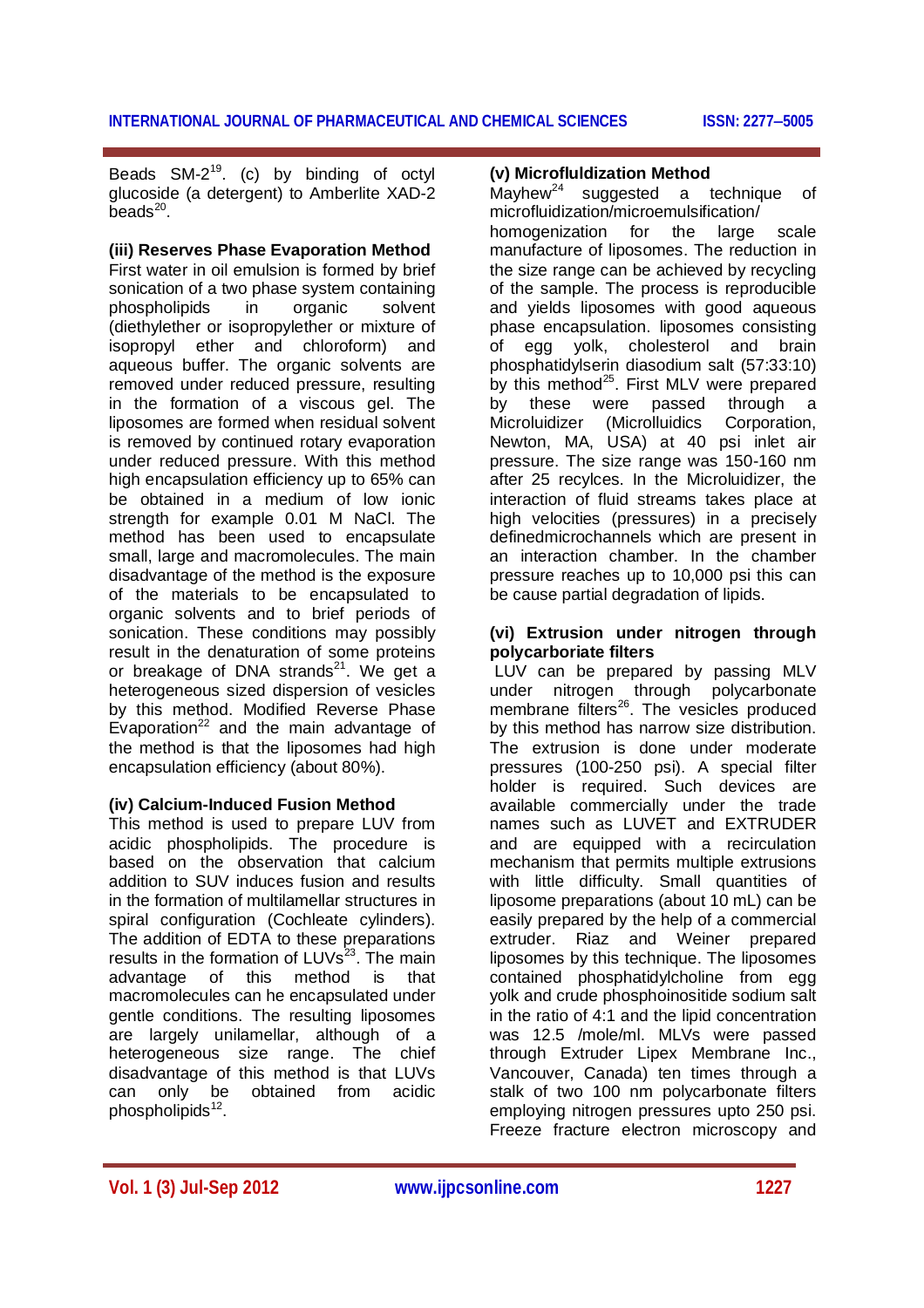p31-FT NMR revealed that the liposomes were unilamellar. Photon Correlation Spectroscopy revealed that the size range was 99-135 nm.

**(vii)** method for the instant formation of a rather homogeneous preparation of LUV by a simple technique<sup>14</sup>. The formation of multilammelar liposomes is prevented by inducing a surface charge (+ ve) on the bilayer while the size of the vesicles is controlled by the topography of the wafer support surface on which phospholipid film was formed. They deposited 0.5-1.0 mg egg<br>volk lecithin doped with 3 ml of yolk lecithin doped with 3 ml of CHCl3/CH3OH on a specially etched 2 inch silicon wafer. This wafer was put in place of the original bottom of an Erlenmeyer flask that is bottom of the flask is replaced by wafer. After having dried overnight at 102 tore (about 1 Pa), the film was resuspended by gentle shaking in 1-2 ml water. Liposomes were formed instantly. The contamination of liposomes with large structures such as MLVs, giant vesicles and phospholipid particles was ruled out by video enhanced phase contrast microscopy. 72 Liposomes preparation methods

### **(viii) Freeze-Thaw Method**

SUVs are rapidly frozen and followed by slow thawing. The brief sonication disperses aggregated materials to LUV. The formation of unilamellar vesicles is due to the fusion of SUV during the processes of freezing and or thawing<sup>27</sup>. This type of fusion is strongly inhibited by increasing the ionic strength of the medium and by increasing the phospholipid concentration.The encapsulation efficiencies from 20 to 30% were obtained<sup>27</sup>.

### **MECHANISM OF LIPOSOMAL ACTION**

Although the use of liposomal drug formulations for topical application has been steadily increasing, few studies have been undertaken in order to explain the mech anism of liposomal action on drug transfer into the skin and ultimately, its improved therapeutic effect. Most in-vitro transport studies, which typically concern themselves

with permeation of drug through the skin, do not focus on the extent of drug accumulation in the various skin strata. In order to evaluate formulation effects on the treatment of dermatological diseases by topical application, knowledge of such tissue levels is crucial, since it is expected that for a formulation to be most effective it should facilitate increased drug levels in the epidermis. The stratum corneum of humans, mice and pigs have shown to be devoid of phospholipids. The lipid composition is rather non-polar in nature and consists primarily of ceramides (~40%), cholesterol (~-25%), fatty acids (~25%) and cholesteryl sulfate (~10%). Such lipid compositions have been referred to as 'skin lipids' and they are arranged in bilayer sheet structures that fill the intercellular space in the stratum corneum. The pathway for the transport of water and other drugs is believed to reside mainly in these bilayer structures. Removal of these bilayer sheets either by solvent treatment or by successive tape stripping<sup>28</sup> increases the permeability of water, suggesting a decreased barrier function. The ability of the stratum corneum to act as a reservoir for drug transport through the skin<sup>29</sup>. Who reported that the absorption of a variety of drugs through the skin was proportional to the amount of drug recovered in the stratum corneum following 30 min topical application. It is therefore important to examine the extent of drug accumulation in the various strata of the skin in addition to estimating percutaneous absorption profiles.

A common procedure for the determination of drug levels in the skin strata involves stripping of treated skin with adhesive tape. With the use of appropriately radio labeled drugs and liposomal lipids, it has been possible to obtain both drug and liposomal lipid distributions in the various strata of the skin. The experimental procedure adopted in our in-vitro studies $^{30, 31}$  with full thickness hairless mouse and guinea pig skin was as follows. Briefly, the skin was mounted on a Franz diffusion cell with a nominal surface area of 2 cm 2 and a receiver compartment with a 7 ml capacity (Crown Glass,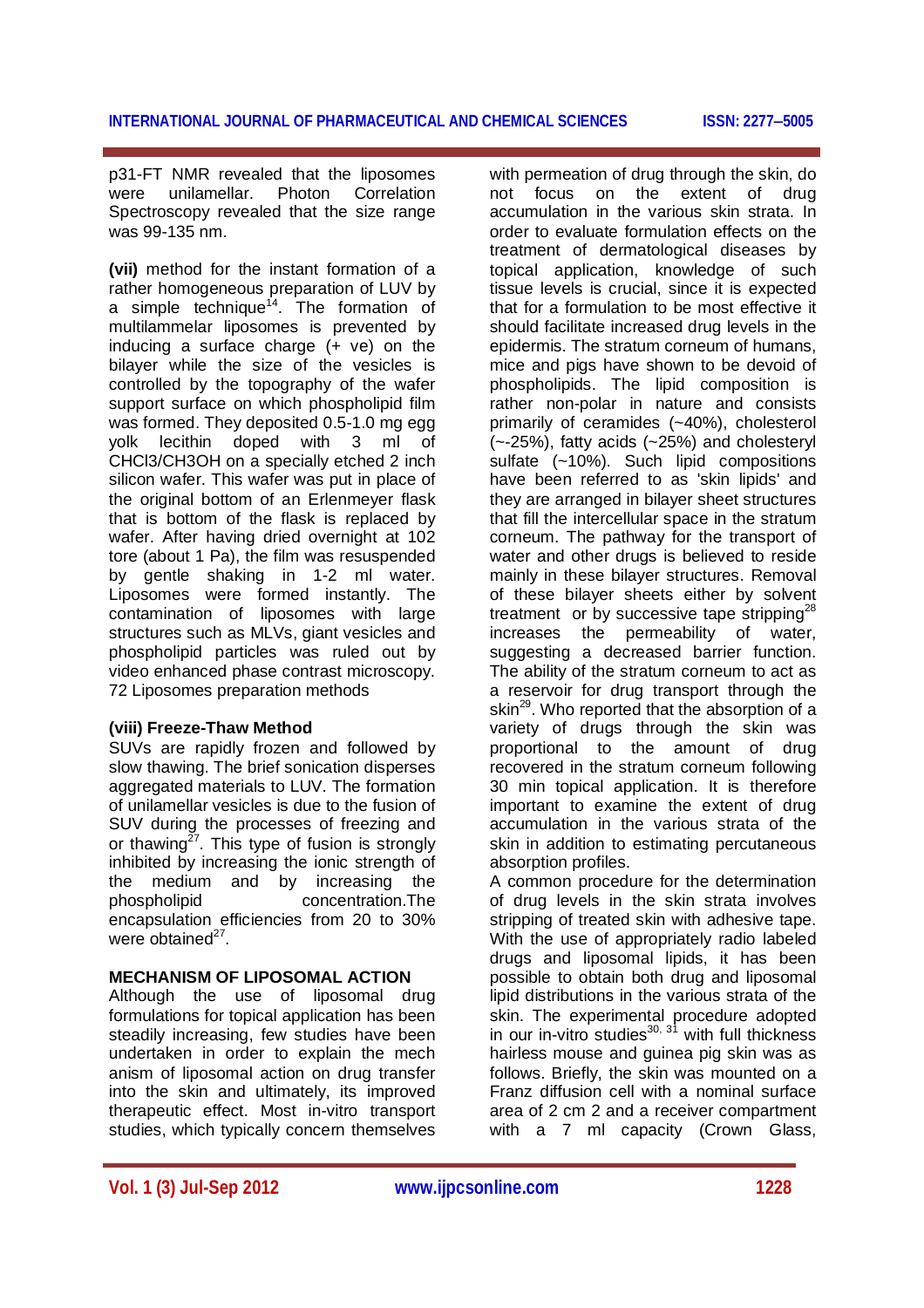#### **INTERNATIONAL JOURNAL OF PHARMACEUTICAL AND CHEMICAL SCIENCES ISSN: 22775005**

Somerville, NJ). The epidermal side of the skin was exposed to ambient conditions while the dermal side was bathed by a 0.05 M isotonic HEPES buffer (pH=7.4). The receiver solution was stirred continuously using a small Teflon-covered magnet. Care was exercised to remove any air bubbles between the underside of the skin and solution in the receiver compartment. The temperature of the receiver was maintained at 37°C. Following mounting of the section of skin, 200p, l of the test formulation was applied to the epidermal surface. A smaller amount of formulation was found to be insufficient to ensure uniform spreading across the entire exposed surface of the skin in the cell. A minimum of three cells was used for each formulation and duplicate experiments were carried out using sections of skin from different skin specimens for each formulation. All experiments were carried out with non occluded donor compartments. At predetermined time periods the experiments were stopped and the diffusion set-up was dismantled for assay of radio labeled drug and lipids. Upon dismantling the donor compartment of the cell was rinsed carefully 5 times with 0.5 ml HEPES buffer (pH 7.4). The skin was then removed and it too was rinsed twice with 3 ml of the same buffer. The washing procedure was found to be sufficient to remove more than 99% of the formulation when determined at time zero. All washings were collected and assayed for radiolabel. Following, the rinsing procedure, the skin patch was mounted on a board and a piece of adhesive tape (Scotch Magic Tape, 810, 3M Commercial Office Supply Division, St. Paul, MN), 1.9 cm wide and about 6 cm long, was used to strip the skin. The tape was of sufficient size to cover the area of skin that was in contact with the formulation. Nine strippings were carried out for each specimen and each strip was analyzed separately for radio labeled drug and lipid. The amount adhering to the stratum corneum surface is determined by analysis of the first two strippings and the amount in the deeper stratum corneum is determined by analysis of the remaining strips. The

amount of drug and lipid penetrating the deeper skin strata is determined by analysis of the remainder of the stripped full thickness skin. A mass balance of more than 95% was achieved after the donor compartment, and the skin rinses were taken into account. Assay of the donor and skin rinses and receiver solutions were carried out after addition of about 15 ml of Ecolite scintillation cocktail to each System. The tape strippings and the skin remaining after stripping were assayed as follows. Each sample was placed in a combustion cone and burnt in a tissue oxidizer (Model 306 Packard oxidizer, Packard Instrument, Downers Grove IL). The separated radionuclides were then assayed using a scintillation counter. A variety of liposomal formulations were examined in both an in vivo and an in-vitro study. These included phospholipid-based Liposomes and Liposomes prepared from mixtures similar in composition to the stratum corneum lipids, termed 'skin lipids'. The formulation of stable Liposomes from mixtures of 'skin lipid' has been documented by us and others<sup>30</sup>. The first to report that 'skin lipid' liposomes are effective drug delivery systems. They demonstrated that topical application of or-interferon entrapped in 'skin lipid' liposomes showed a greater reduction of lesion scores than interferon entrapped in liposomes prepared from phospholipid mixtures, when tested in a HSV-1 guinea pig model . The method of preparation affected the efficacy of interferon action<sup>30</sup>. In an effort to understand effects of liposomal composition and method of preparation on the deposition of interferon into the stratum corneum and deeper strata of the skin the topical delivery of several interferon formulations was  $e$ valuated $31$  using in-vitro diffusion experiments. It was found that application of liposomes prepared from 'skin lipids' resulted in almost twice the amount of interferon deposited in the deeper skin layers than application of iiposomes prepared from phospholipids.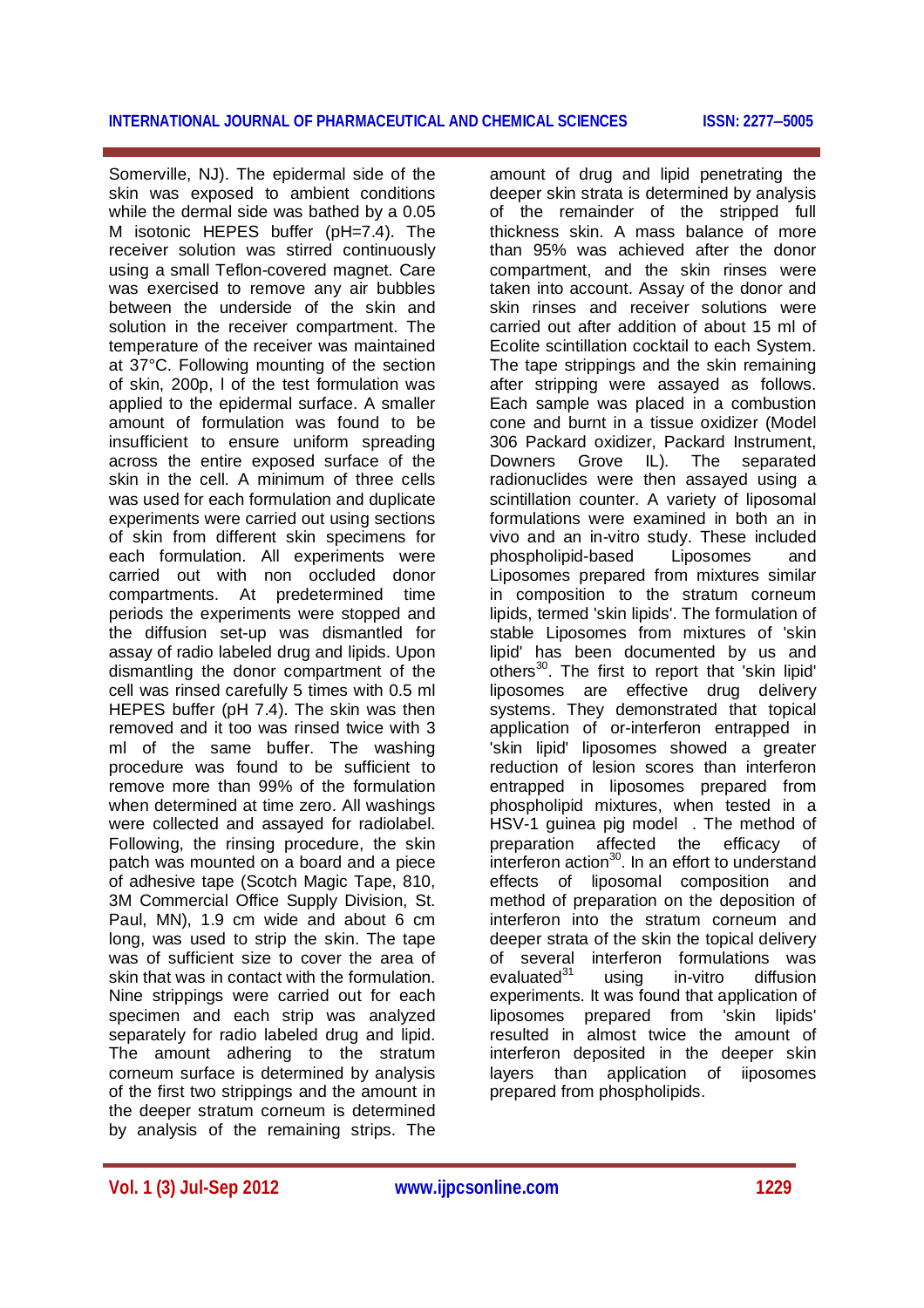#### **INTERNATIONAL JOURNAL OF PHARMACEUTICAL AND CHEMICAL SCIENCES ISSN: 22775005**

#### **Incorporating drugs**

To understand the performance characteristics of liposomal systems, it is important to understand the mechanisms of introducing drugs into liposomes. That process is achieved using one of three primary mechanisms: encapsulation, partitioning, and reverse loading.

**A. Encapsulation.** Useful for watersoluble drugs, the encapsulation is simple hydration of a lipid with an aqueous solution of drug. The formation of liposomes passively entraps dissolved drug in the interlamellar spaces, essentially encapsulating a small (captured) volume.

**B. Partitioning.** A drug substance that is soluble in organic solvents will go through partitioning. It is dissolved along with phospholipid(s) in a suitable organic solvent.That combination either is dried first or added directly to the aqueous phase,and residual solvent is removed under vacuum. The acyl chains of the phospholipids provide a solubilizing environment for the drug molecule, which will be located in the intrabilayer space.

**C. Reverse loading.** The reverseloading mechanism uses the fact that certain drugs (such as weak acids) may exist in both charged and uncharged forms depending on the pH of their environment. Such drug molecules can be added to an aqueous phase in the uncharged state to permeate into liposomes through their lipid bilayers. Then the internal pH of the liposomes is adjusted to create a charge on the drug molecule. Once charged, the drug substance no longer is lipophilic enough to pass through the lipid bilayer and return to the external medium. Use of liposomes to carry peptide and protein drugs and DNA vaccines involves simple, easily scaled technology that is capable of high-yield vaccine entrapment. A dehydration– rehydration technique applied for entrapping particulate antigens freeze-dries giant vesicles  $(4-5)$  um in diameter) in the presence of spores. On rehydration and

sucrose-gradient fractionation of the resultant suspension, 30% or more of the spores used will be associated with generated giant liposomes of similar mean size.

#### **CHARACTERIZATION**

In addition to concentrations of the drug and lipids in the vesicles, measurements of captured volume, size distribution, and *lamellarity* (the number of layers making up the shell of the bubble or vesicle) characterize lipid vesicles. The size of liposomes is considered an important factor in measuring liposome–complement interactions. In a study by Yamada et al., the release of carboxyfluorescein (CF) from liposomes was measured for three different diameters (800, 400, and 200 nm) by changing the liposome concentration from 1 to 1,000 nmol/ mL. At a low liposome concentration range (1–10 nmol/mL), small liposomes (200 nm) released CF to a similar extent (about 35%) as medium (400 nm) and large (800 nm) liposomes. The affinity (Km) and capacity (max) of a complement system to release liposomal encapsulated CF were estimated by kinetic analysis of the liposome–complement interaction. Surprisingly, no remarkable size dependency was found in the Km or max by liposome number, although parameters depended on the lipid concentrations. Those results indicate the possibility that the complement system does not discriminate according to liposome size. The study indicated that placental uptake and the transfer rate of liposomal CF were dependent on liposome size.

#### **Mean vesicle size and size distribution**

These essential parameters describe the quality of liposome suspensions. They are important parameters for the physical properties and biological fate of liposomes and their entrapped substances in vivo. (Part II of this article will discuss those further.) A number of methods are used to determine size and size distribution, but one of the most commonly used methods is light-scattering analysis. A number of

**Vol. 1 (3) Jul-Sep 2012 www.ijpcsonline.com 1230**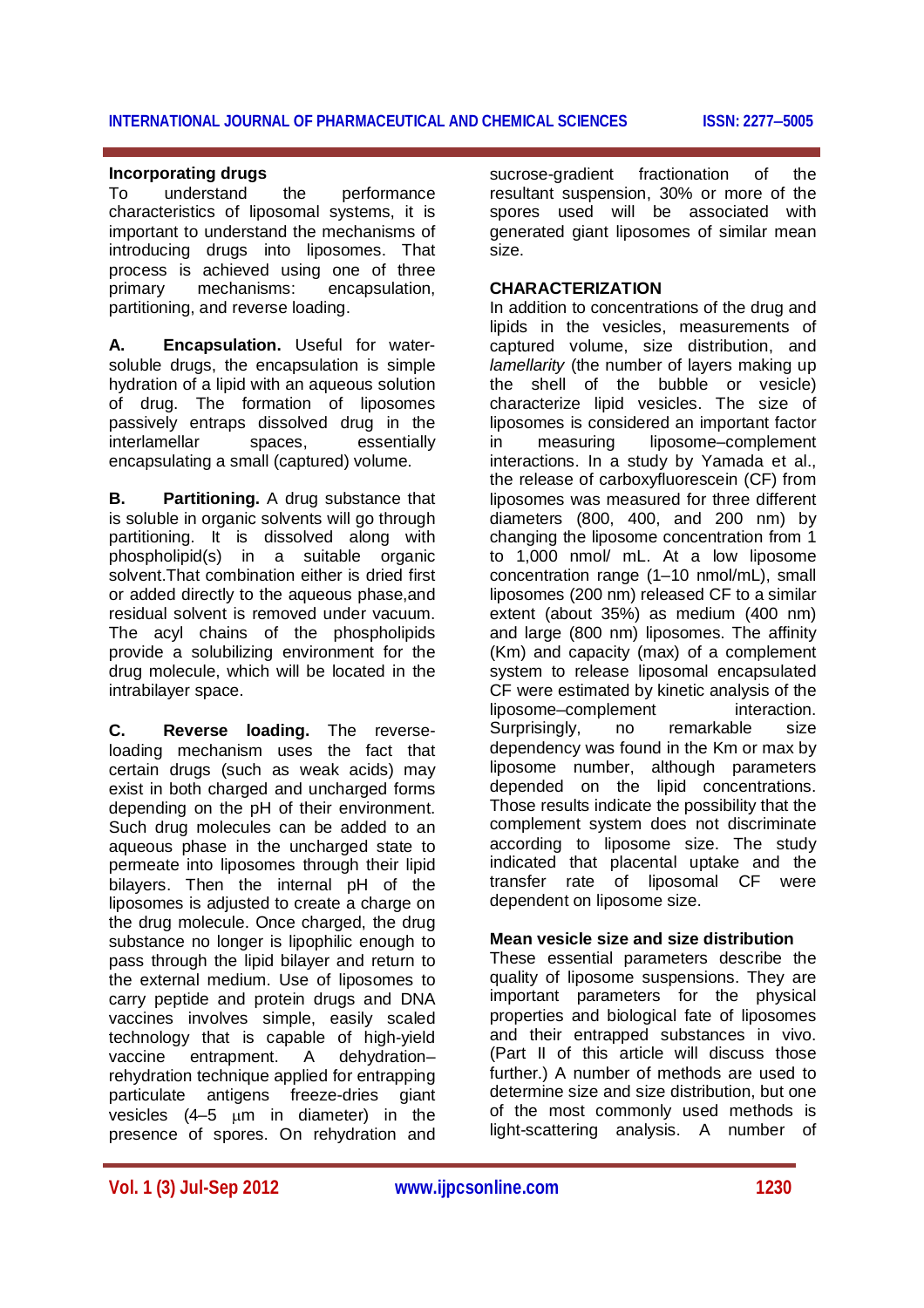#### **INTERNATIONAL JOURNAL OF PHARMACEUTICAL AND CHEMICAL SCIENCES ISSN: 22775005**

techniques are available to size liposomes based on that methodology. Light scattering is popular because of the ease of operation and the speed by which Scientists can obtain data. Newer instruments are based on laser light scattering. If the liposomes to be analyzed are monodisperse, lightscattering analysis is the method of choice; unfortunately, most liposomal preparations are heterogeneous, and they require an accurate estimate of their size–frequency distributions. Light scattering methods rely on algorithms to determine particle-size distributions, and the results obtained can be misleading. Some complex algorithms have been developed as an attempt to address that problem. However, such methods cannot distinguish between a large particle and a flocculated mass of smaller particles. Most important, it may be necessary to remove any micron-sized particles that are present in such masses before analysis.

#### **COMPLICATIONS**

The difficulty in interpreting data about particle size can be demonstrated with a simple example of a dispersion composed of 97% SUV with a radius of 15 nm and 3% MLV with a radius three times greater (45 nm). Table I lists the results. Thus, 3% of the particles constitute almost one-half the volume of the liposomes present. Similar problems of data analysis occur with other dispersion systems such as emulsions and suspensions. Single values for particle size in dispersion systems such as emulsions and suspensions reported in the literature are usually the average mean diameter. Each dispersion system has its own size distribution. Typically that size distribution is close to an average mean diameter. A single value often is reported in the literature for mean diameter values that are different from the expected center of distribution. an average mean diameter for a suspension in which the particle size distribution ranges from  $0.05 \mu m$  to  $0.5 \mu m$ , with a mean diameter  $0.140 \mu m$ . Fewer than 4% of the particles are  $0.05 \mu m$ , and

particles  $0.45$  um are more than  $0.4\%$  of each lot reported. The specification set for both the lower and upper range is 10%. Set specifications indicate a wider spread than does the actual data, which shows a much tighter distribution in the middle and less than a few percent on the lower and upper ends. So the mean diameter of  $0.140 \mu m$  is far below the center of distribution, indicating that the particle-size distribution does not follow a normal distribution around the mean.

#### **APPLICATION OF LIPOSOME**

The field of liposome research has expanded considerably over last 30 years. It is now possible to engineer a wide range of liposome of varying size, phospholipids composition, cholesterol composition, surface morphology suitable for wide range of application. Liposomes interact with cells in many ways to cause liposomal components to be associated with target cells. The liposome carrier can be targeted to liver and spleen and distinction can be made between normal and tumors tissue using tomography. In case of transdermal drug delivery system, liposome has a great application. Liposomal DNA delivery vectors and further enhancement in the form of LPDI -I and LPD-II are some of the safest and potential most versatile transfer vectors which are used to date. DNA vaccination and improved efficiency of gene therapy are just a few of the recent application of liposome. Several modes of drug delivery application have been purposed for the liposomal drug delivery system, few of them are as follows:

- 1. Enhance intracellular uptake (Anticancer, anti viral and antimicrobial drugs).
- 2. Protection of sensitive drug molecules (Cytosine arabinosa, DNA, RNA, Anti-sense oligonucleotides, Ribozymes).
- 3. Enhance drug solublisation (Amphotericin-B, Minoxidil, Paclitaxels, and Cyclosporins).
- 4. Altered pharmacokinetics and biodistribution (prolonged or sustained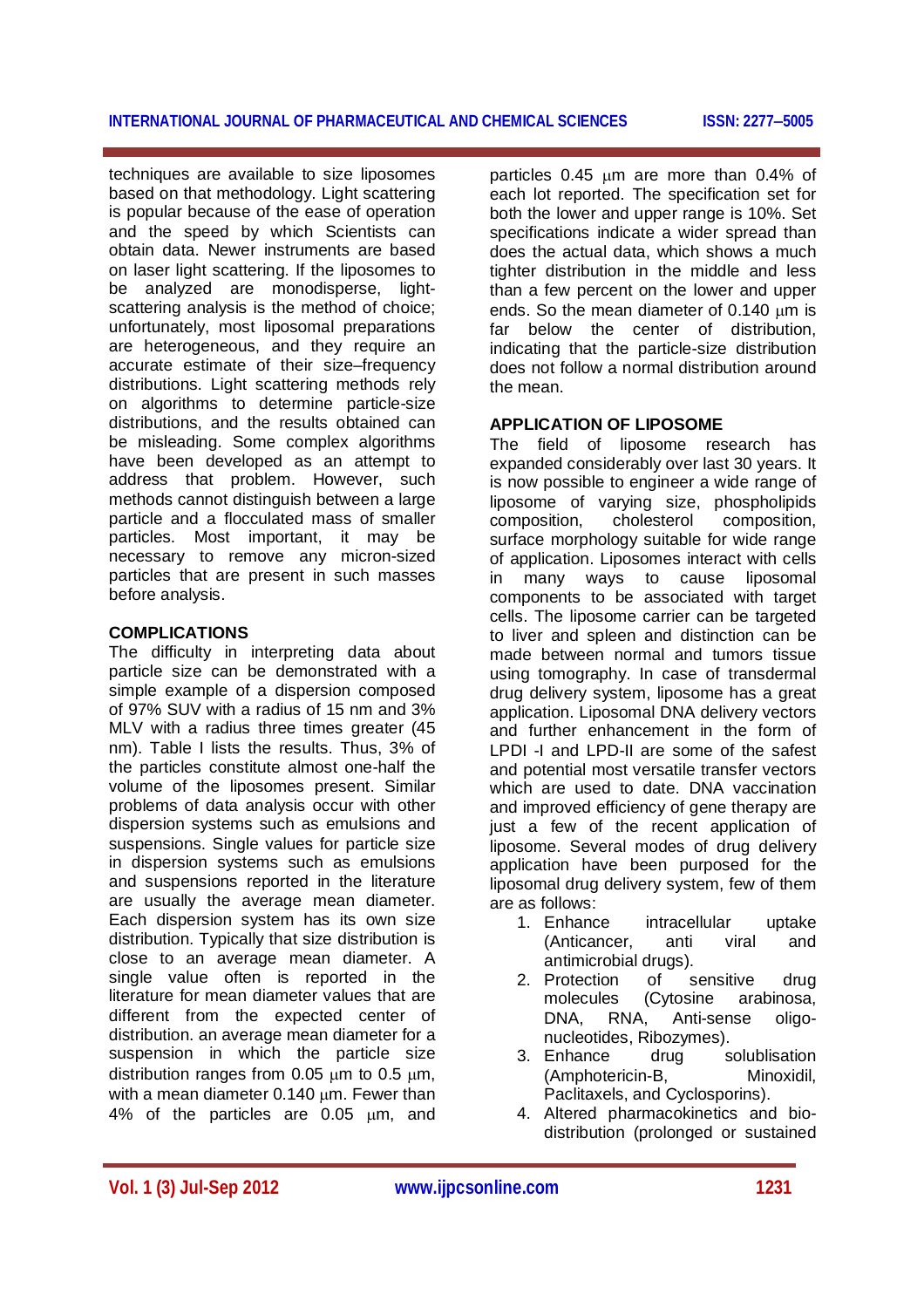released drugs with short circulatory half life)

- A. Liposome for Respiratory Drug Delivery System
- B. Liposome in Nucleic Acid **Therapy**
- C. Liposome in Eye Disorders
- D. Liposome as Vaccine Adjuvant
- E. Liposomes for Brain Targeting
- F. Liposome as Anti-Infective Agents

## **CONCLUSION**

Many factors contribute to their success as drug delivery vehicles. Liposomes solubilise lipophillic drug candidates that would otherwise be difficult to administer intravenously. The encapsulated drug is inaccessible to metabolizing enzyme; conversely, body component such as erythrocyte and tissue injection site are not directly exposed to full dose of the drug. Liposome can prolong the drug action by slowly releasing the drug in the body. Targeting option change the distribution of the drug in the body. They can also be used as adjuvant in vaccine formulation. Liposome are prepared by various methods in which the most common method applied for research purpose are film method and dehydration rehydration method and many more. Stabilization of liposomes has been an area of concern for optimum shelf life of the liposomal formulation.The concept of incorporating the drug into liposomes for a better targeting of the drug at appropriate tissue destination is widely accepted by researchers and academicians

### **REFERENCES**

- 1. Rajendran D, Kumari SS, Dhanraj SA, Dube R and Suresh B. Drug Dev. Liposomal Drug Delivery Systems: An Update Review Ind. Pharm. 1997;23(11):1099.
- 2. Papahadjopoulos D, Nir S and Ohki S. Effects of Phospholipid Acyl **Chain Fluidity, Phase Transitions, chain Chain Chain**<br>and cholesterol on stimulated and cholesterol on adenosine triphosphate. Biochem Biophys Acta. 1971;266:561.
- 3. Tilcock CPC. Lipids Liposomal Drug Delivery Systems: An Update Review Chem. Phys. 1986;40:109.
- 4. Cullis PR, Hope MJ and Tilcock CPS. Lipids, Liposomal Drug Delivery Systems: An Update Review. Chem Phys. 1986;40:127.
- 5. Lasic DD, Frederik PM, Stuart MCA, Barenholz Y and McIntosh TJ. Gelation of liposome interior A novel method for drug encapsulation. FEBS Letts. 1992;312(2, 3):255.
- 6. Ruderman G and Gregoriadis JR. Liposomal Drug Delivery Systems: An Update Review. Bioche Biophy Acta. 1986;863:277.
- 7. Urbaneja MA, Nieva JL, Goni FM and Blonso A. Biochem Biophys Acta. 1987;904:337.
- 8. Nagarsenker MS and Ashish A. Drug Dev Ind Pharm. 1997;23(12):1159.
- 9. McCormack B and Gregordias G. Drugs-in-cyclodextrins-in-liposomes: An approach to controlling the fate of water insoluble drugs in vivo. Int J Pharm. 1998;162:59-69.
- 10. Kim S, Turker MS, Chi EY, Scla S and Martin GM. Biochim Biophys Acta. 1983;728:339.
- 11. Oezden MY and Hasirci VN. Biochim Biophys Acta. 1991;1075:102.
- 12. Riaz M, Weiner N and Martin F. In: Pharmaceutical Dosage Forms: Disperse Systems. 1989;16:567.
- 13. Hamilton RL and Guo LSS. In: Liposome Technology (Gregoriadis G. ed.) CRC Press, Florida. 1984;1(4):37.
- 14. Lasic DD, Kidric J and Zagorc S. Biochim Biophys Acta. 1987;896:117.
- 15. Deamer D and Bangham AD. Biochim Biophys Acta. 1976;443:629.
- 16. Batzri S and Korn ED. Biochim Biophy Acta. 1973;298:1015.
- 17. Rogerson A, Cummings J, Willmott N and Florence AT. The distribution of doxorubicin in mice following